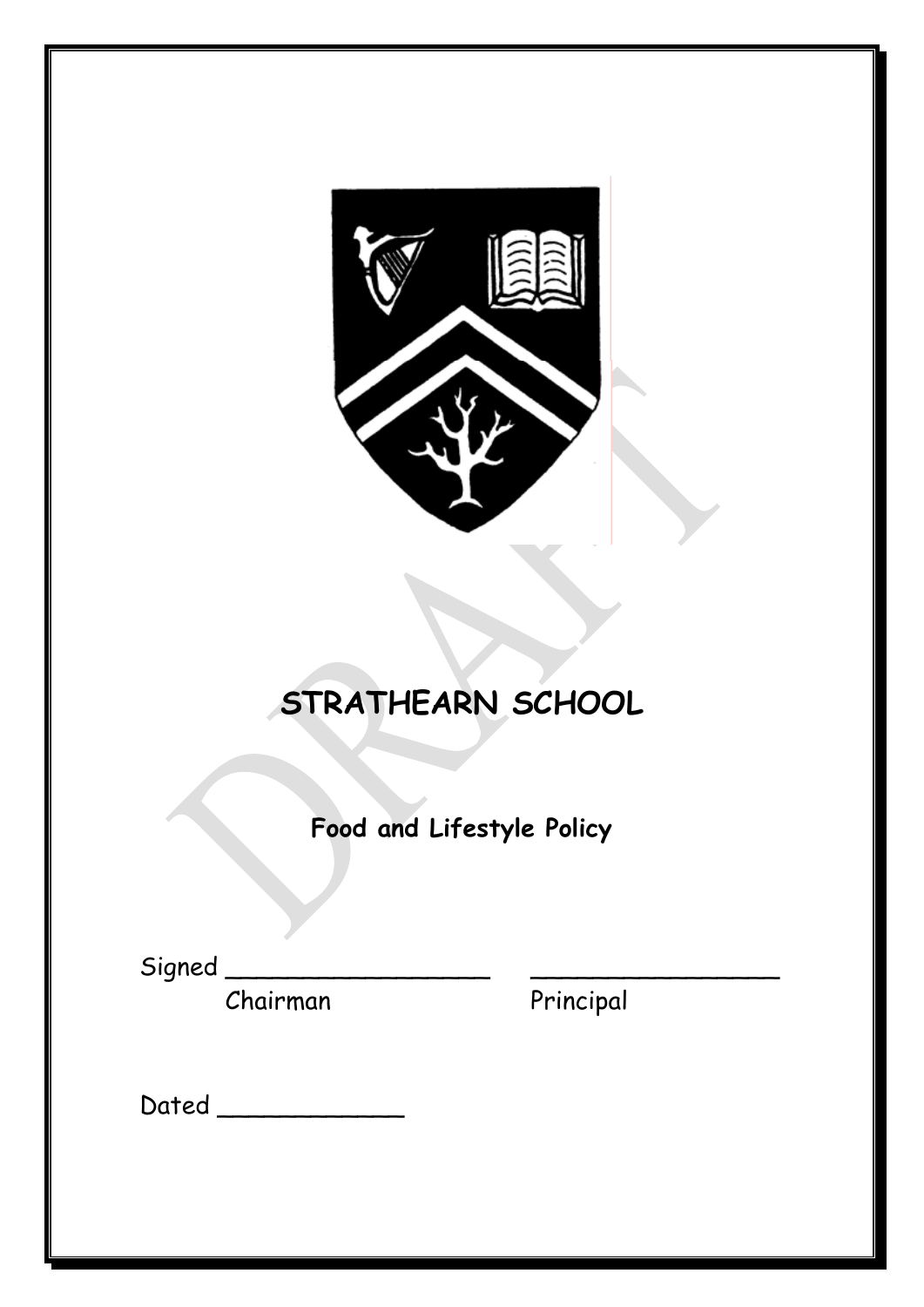# **FOOD AND LIFESTYLE POLICY**

# **Rationale:**

In Strathearn School the health and well-being of all our pupils is at the centre of what we do as a school. We believe that healthy pupils learn well and can take full advantage of every opportunity to learn. We are also aware that a pupil's ability to attend school is affected by health. Therefore, making our school a healthy place has become a whole school priority. In Strathearn all students are encouraged to eat a healthy balanced diet and therefore the food we provide is nutritious, varied and appealing to pupils. The current guidelines for healthy eating and the Nutritional Standards for Food in Schools strongly influence the menu offered. Through effective leadership, the school ethos and the curriculum, all of Strathearn's school staff can bring together all elements of the school day to create an environment which supports a healthy lifestyle.

#### **Aims:**

Our aims our:

- To establish a clear whole school food and lifestyle policy with a unified approach, to ensure co-ordination and consistency;
- To enable pupils and staff to make informed responsible decisions with regard to their diet and health and to help them to establish a healthy lifestyle that we hope will continue throughout life.

# **Objectives:**

Our objectives are:

- To introduce and promote practices within the school to reinforce these aims, and to remove or discourage practices that do not support them.
- To work in partnership with the school Catering Manager on the provision of healthy food items at breakfast, break and lunch services.
- To reinforce appropriate messages relating to food, nutrition and healthy lifestyle e.g. ensuring consistency between the formal curriculum and food provision
- $\cdot$  To raise the profile of health and wellbeing for all members of the school community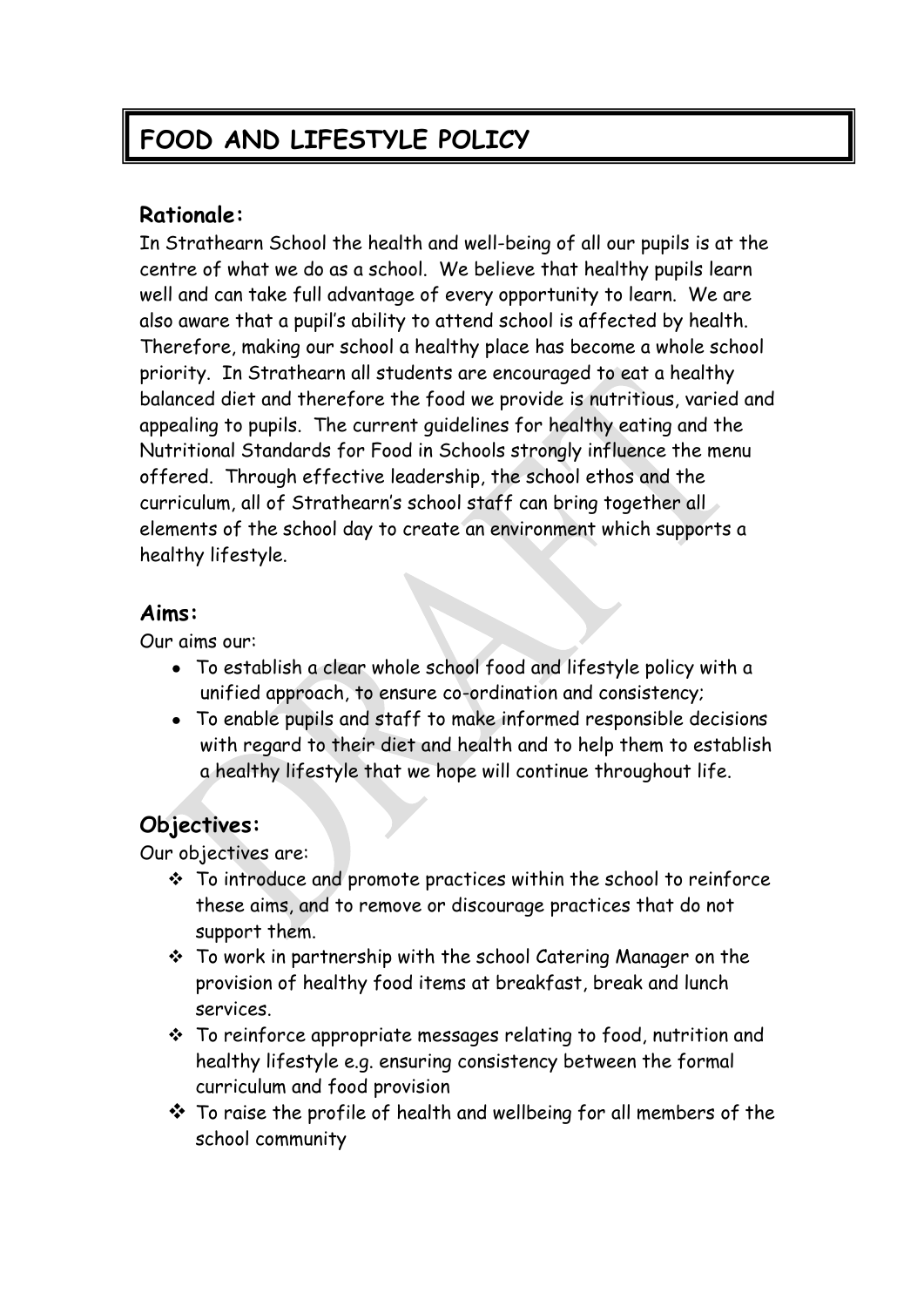# **Roles and Responsibilities:**

The Staff Health Promotion Team and Sixth Form Health Promotion Committee will take a holistic approach to health and well-being.

The role of the Chair of the Staff Health Promotion Team is to;

- $\triangleright$  Demonstrate a whole-school commitment to the health promoting school and ensure that Health Education has a high profile in the school.
- $\triangleright$  Audit the school's provision and development needs in health promotion including consultation with the Board of Governors, teaching and support staff, parents and pupils to inform the development of the Food and Lifestyle Policy.
- $\triangleright$  Encourage the promotion of positive health messages in all aspects of school life including the formal curriculum.
- $\triangleright$  Promote any new health messages and initiatives and encourage pupils and staff to be active in positive health messages.
- $\triangleright$  Work with the Health Promotion Team to develop health promotion policies, realistic and achievable action plans, schemes and other initiatives.
- $\triangleright$  Monitor and evaluate policy and practice throughout the school to ensure that the policy is being implemented.

**Definition of Healthy Food and Lifestyle:** 'When it comes to a healthy diet, balance is the key to getting it right. This means eating <sup>a</sup> wide variety of foods in the right proportions. A diet based on starchy foods such as rice and pasta, with plenty of fruit and vegetables, some protein-rich foods such as meat, fish and lentils, and some milk and dairy foods (and not too much fat, salt or sugar) will give you all the nutrients that you need.' [\(www.nhs.uk](http://www.nhs.uk/) accessed: June 2011). 'Physical activity plays a central role in keeping us healthy, so it is very important to be physically active on a regular basis.' [\(www.nutrition.org.uk](http://www.nutrition.org.uk/) accessed: June 2011).

# **PROVISIONS OF THE FOOD AND LIFESTYLE POLICY**

# **Curriculum**

Healthy food and lifestyle choices are addressed across different curricular areas including Home Economics, Physical Education, Learning for Life and Work (Personal Development) and science. Each curriculum subject develops a range of skills and understanding that will contribute towards understanding the importance of a healthy diet and lifestyle.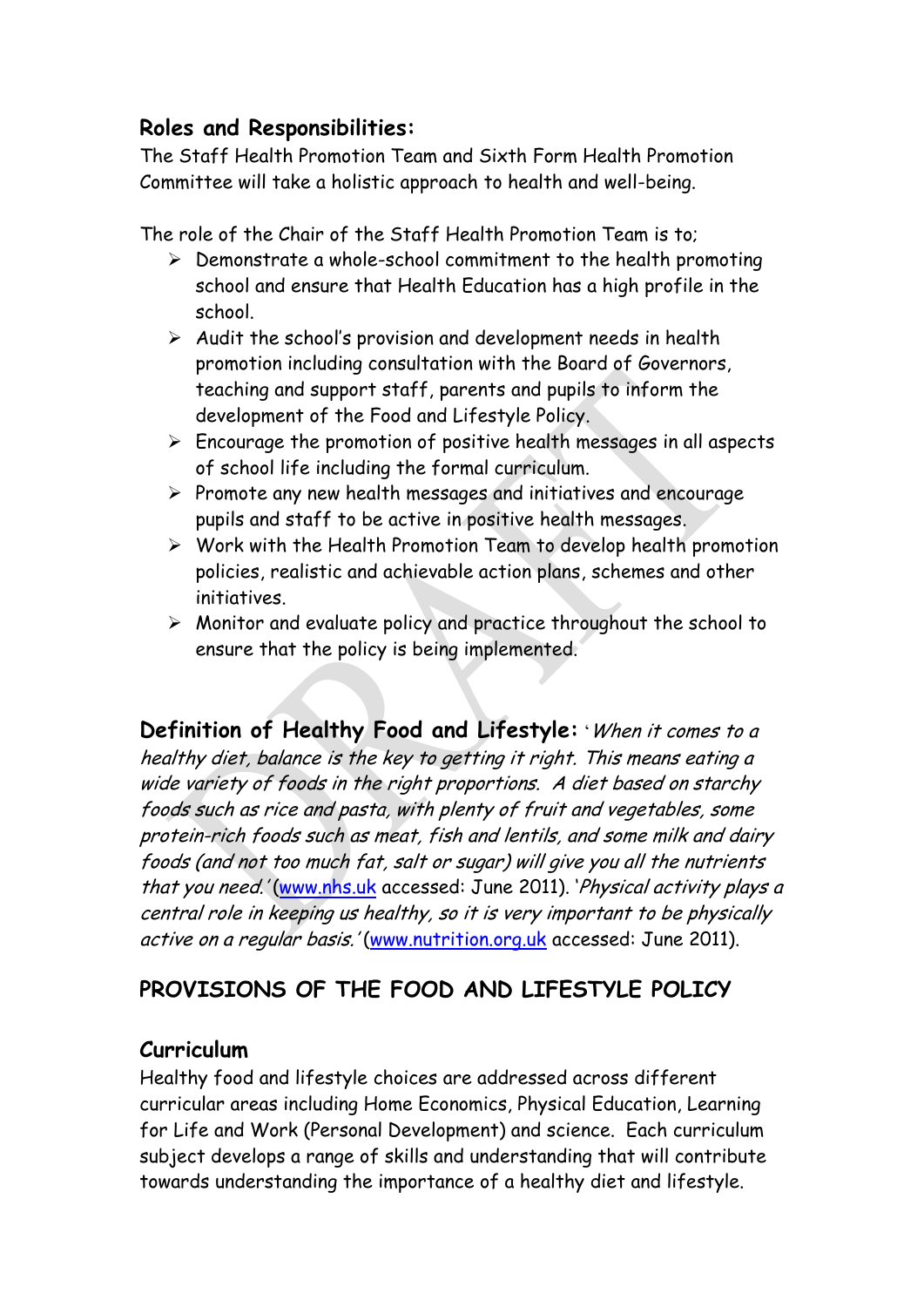The Home Economics Department promotes healthy lifestyles by educating pupils at Key Stage 3, on the importance of healthy eating; making pupils aware of dietary-related disorders; providing the pupils with the skills to enable them to make healthy eating choices; giving pupils the opportunity to apply the knowledge in a practical way. These areas of study are also covered at KS4/GCSE and A Level but is an optional subject at these levels.

The P.E. Department provides pupils with the opportunity to develop physically and to understand the practical impact of sport, exercise and other physical activity such as walking. Regular physical activity can improve quality of life, improve health, promote social inclusion and raise individual self-esteem, confidence, and competence to help encourage a lifelong commitment to physical activity. The P.E. programme is broad and balanced, complies with statutory requirements and is accessible to and meets the needs and interests of pupils. Specific events are organised throughout the year that promote physical activity and raise its profile across the whole-school community e.g. 'Day of Sport', 'Form 1 Potted Sports' and 'House Competitions'. Most of these activities are led by the school P.E. staff.

The Science department encourages a healthy lifestyle by providing opportunities to find out about how our health is affected by our choices of food and the amount of exercise we build into our week. In Key Stage 3 girls explore the importance of a balanced diet by learning about how all food originates from plants, the importance of water and how vitamins and minerals affect our health. Also, in Key Stage 3 girls will have the opportunity to explore how exercise affects their health and why it is important to have regular exercise built into their lives.

In the Personal Development strand of Learning for Life and Work at Key Stages 3 and 4, pupils are encouraged to develop an understanding of how to maximise and sustain their own health and well-being. This involves consideration of diet, regular physical activity and personal hygiene amongst other things.

#### **Water**

Pupils need to drink water regularly throughout the school day. Drinking adequate amounts of water regularly throughout the day can protect health and contribute to well-being; drinking adequate amounts of water can help prevent a range of short and long-term health problems such as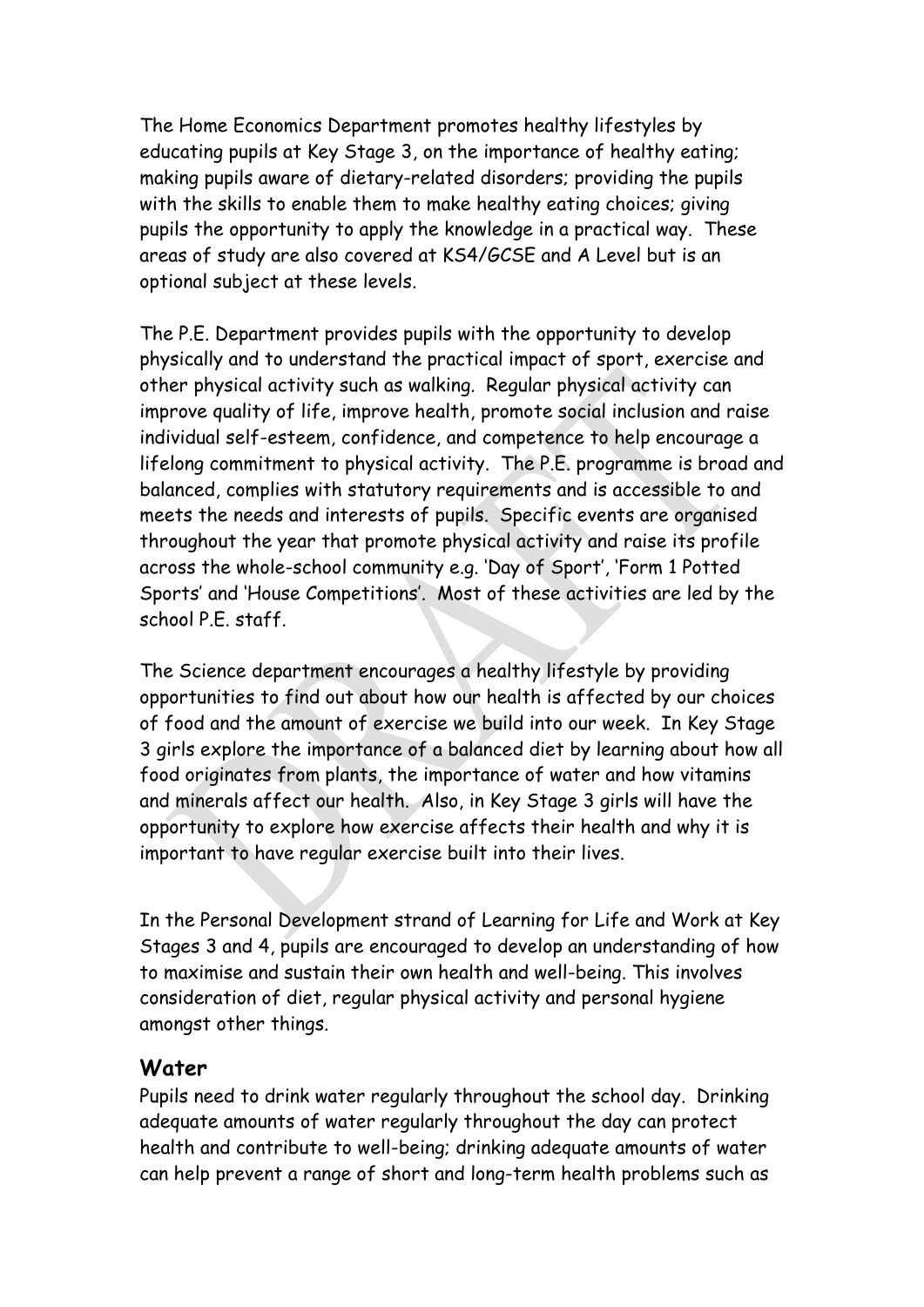headaches, bladder, kidney and bowel problems; water has none of the health problems associated with drinks containing sugar, additives, sweeteners, acids or caffeine. Drinking water can also improve learning; as when pupils are dehydrated performance deteriorates by 10% [\(www.wateriscoolinschool.org.uk](http://www.wateriscoolinschool.org.uk/) accessed October 2010); pupils will concentrate better as they are not distracted by the symptoms of dehydration such as thirst, tiredness and irritability.

All pupils will have access to fresh drinking water and all pupils in Form 1 will be provided with a Strathearn Water Bottle. Consumption is permitted both in class with the permission of the teacher and during break and lunchtimes. Water is also available during sports activities. A number of fresh water dispensers are available throughout the school.

#### **Food Before and After School**

All food and drink sold or served in school will be strongly influenced by the Nutritional Standards for Food in Schools. The school will ensure that the staff know and understand their roles and responsibilities in relation to promoting a holistic positive attitude to healthy eating and lifestyle.

#### **Breakfast Club**

Pupils have access to a Breakfast Club run by the school canteen offering toast, scones, cereal, fruit, milk, water and hot drinks.

#### **Break Time**

Morning break is available in the canteen between 10.50am and 11.05am, serving a selection of hot and cold snacks.

#### **School Meals**

Lunch is available in the canteen from 12.50pm to 1.40pm and includes a wide and healthy variety of main/snack meals and sandwiches and drinks. It is the policy that all permanent members of catering staff receive training in relation to the current nutritional guidelines. Vegetarian, religious beliefs and medical needs will be met in appropriate ways. It is the responsibility of parents to inform the school of this information.

#### **Packed Lunches**

The school will seek to promote healthy eating amongst pupils, including those who take a packed lunch. (Information on healthy packed lunches is